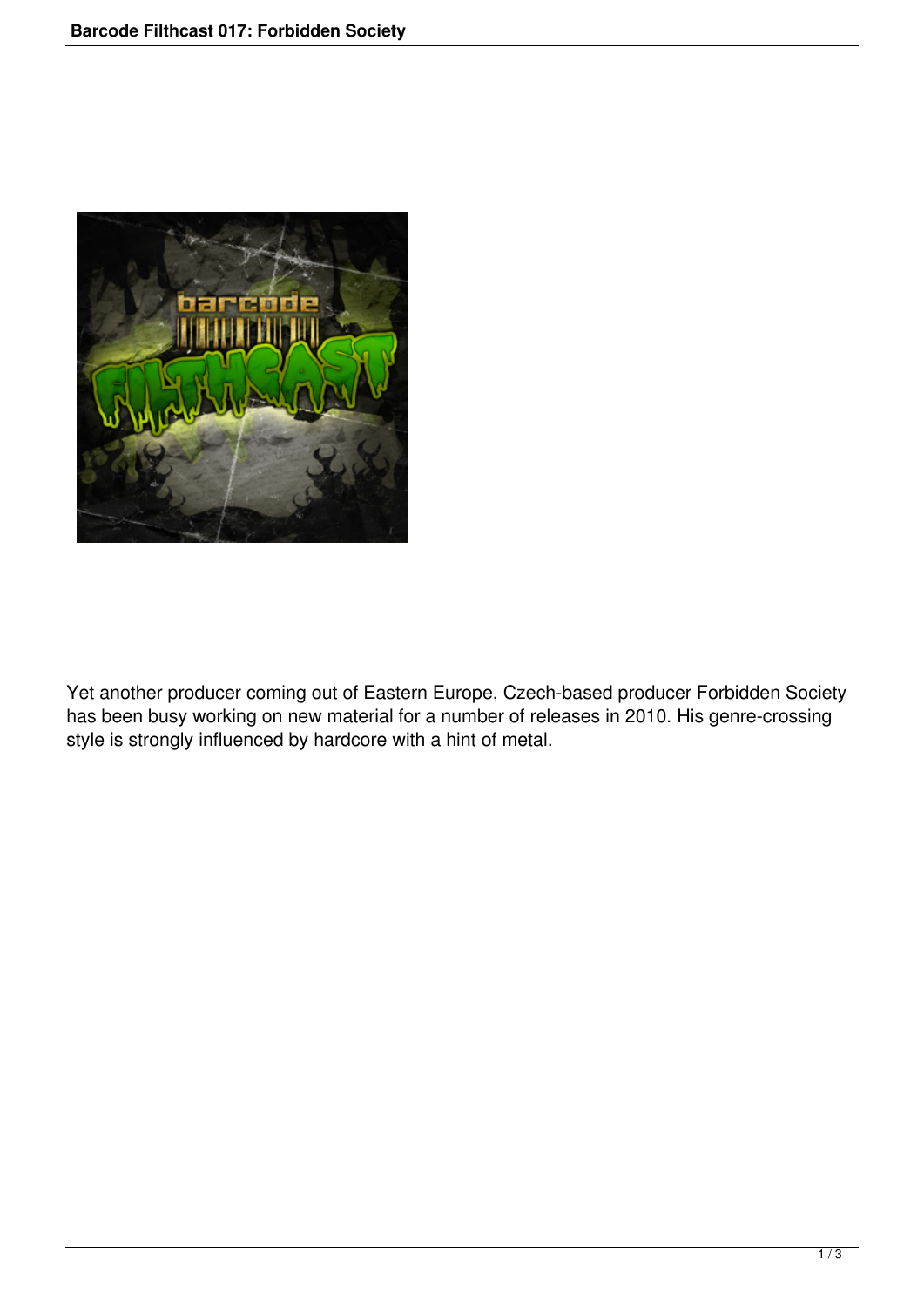## **Tracklist Barcode Filthcast 017 by Forbidden Society**

- 01. Forbidden Society Sad Truth (SPL Eleventh Hour Mix) (Algorythm Recordings)
- 02. Forbidden Society The New Cell (Obscene Recordings)
- 03. Forbidden Society The Master
- 04. Forbidden Society Insanity
- 05. Forbidden Society Focus on Violence VIP (Obscene Recordings)
- 06. The Outside Agency Chaos Theory (Genosha One Seven Five)
- 07. Katharsys Guidance (Sinuous Recordings)
- 08. Forbidden Society Attack The Beatiful
- 09. Forbidden Society The Hunt **(Culture Assault Recordings)**
- 10. The Outside Agency & SPL Separate Ways (Genosha One Seven Five)
- 11. Katharsys QBot (Sinuous Recordings)
- 12. Bias Chrysalis (The Sect Remix) (KSS Recordings)
- 13. The Outside Agency & Counterstrike My Friends (Genosha One Seven Five)
- 14. DJ Hidden Times Like These VIP (Killing Sheep Recordings)
- 15. Gein & Nanotek The Master (Guerilla Recordings)
- 16. Current Value Mothman (Tech Freak)
- 17. Counterstrike & Katharsys Into Illusion (Counterstrike Recordings)
- 18. Krusha Room 101 (Barcode Recordings)
- 19. Current Value & Donny Discovered (Barcode Recordings)
- 20. Forbidden Society RiotBringer
- 22. Forbidden Society The Smasher VIP CZ Edit

www.myspace.com/forbiddensocietycz